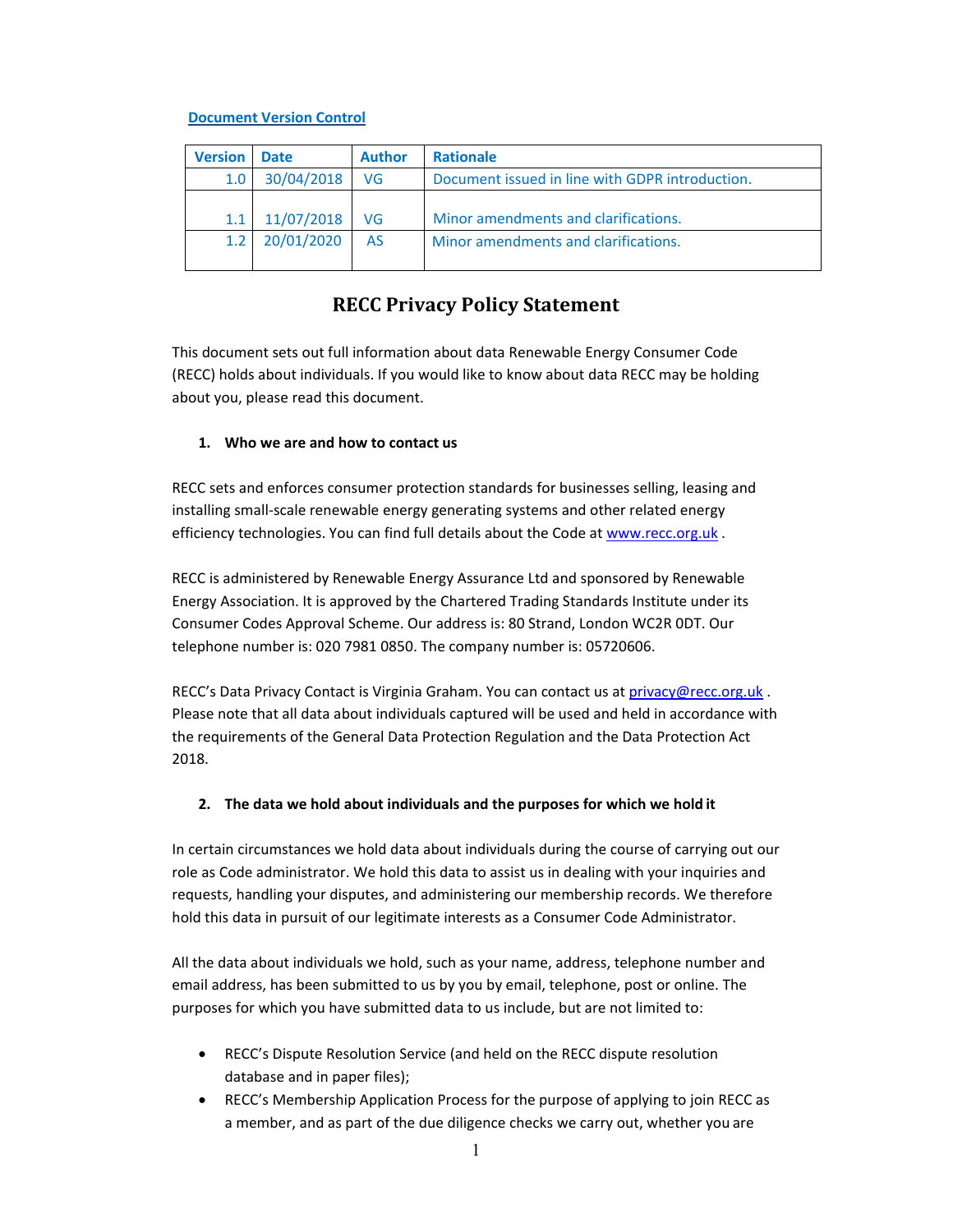linked to a limited company or a partnership or whether you are a sole trader (held on the customer relationship management (CRM) database and in paper files);

- RECC's Membership Renewal Process for the purpose of updating your membership details (held on the customer relationship management (CRM) database, in the drop box and in paper files);
- RECC's Non‐Compliance Process for the purpose of seeking to demonstrate compliance with the Code and Bye‐Laws when requested to do so (held in the drop box or in paper files);
- RECC's Monitoring Process in order to provide feedback about RECC's members (held on the customer relationship management (CRM) database or in paper files).

We occasionally issue session cookies when strictly necessary for the operation of the website. You can find out more about what cookies are, how to control them and delete them here: www.aboutcookies.org . You can choose to accept or decline cookies. Most web browsers automatically accept cookies, but you can usually modify your browser setting to decline cookies if you prefer. This may prevent you from taking full advantage of the website. (Third party services such as Google Maps, Twitter and Facebook may also issue cookies.)

We use Google Analytics, which will issue cookies to help track how visitors use our website, this helps us monitor which pages you find useful and which you do not, and help us provide a better website. These do not hold any personal information. Further information on Google Analytics and Privacy can be found here: www.google.co.uk/intl/en/analytics/privacyoverview.html .

RECC newsletters employ tracking so that we can monitor at an individual level whether a recipient has opened the email and what content they have clicked on. We only send our newsletter to recipients who have signed up to receive it. Recipients are able easily to unsubscribe from the newsletter if they wish.

The RECC website may contain links to other websites of interest. Once you have used these links to leave our site, you should note that we do not have any control over the other website. Therefore, we cannot be responsible for the protection and privacy of any information which you provide whilst visiting such sites and such sites are not governed by this privacy statement. You should exercise caution and look at the privacy statement applicable to the website in question.

### **3. The purpose for which we hold data about individuals and circumstances in which we share data.**

All the data we hold about individuals has been provided to us by you. We hold this data in order to deliver the services you have requested from us in one of the ways set out in section (2) above. We do not use your data for any purpose other than that for which you have provided it to us. If you have provided your individual data to us for any purpose please be assured that we do not process your data in any way and nor do we publish your data in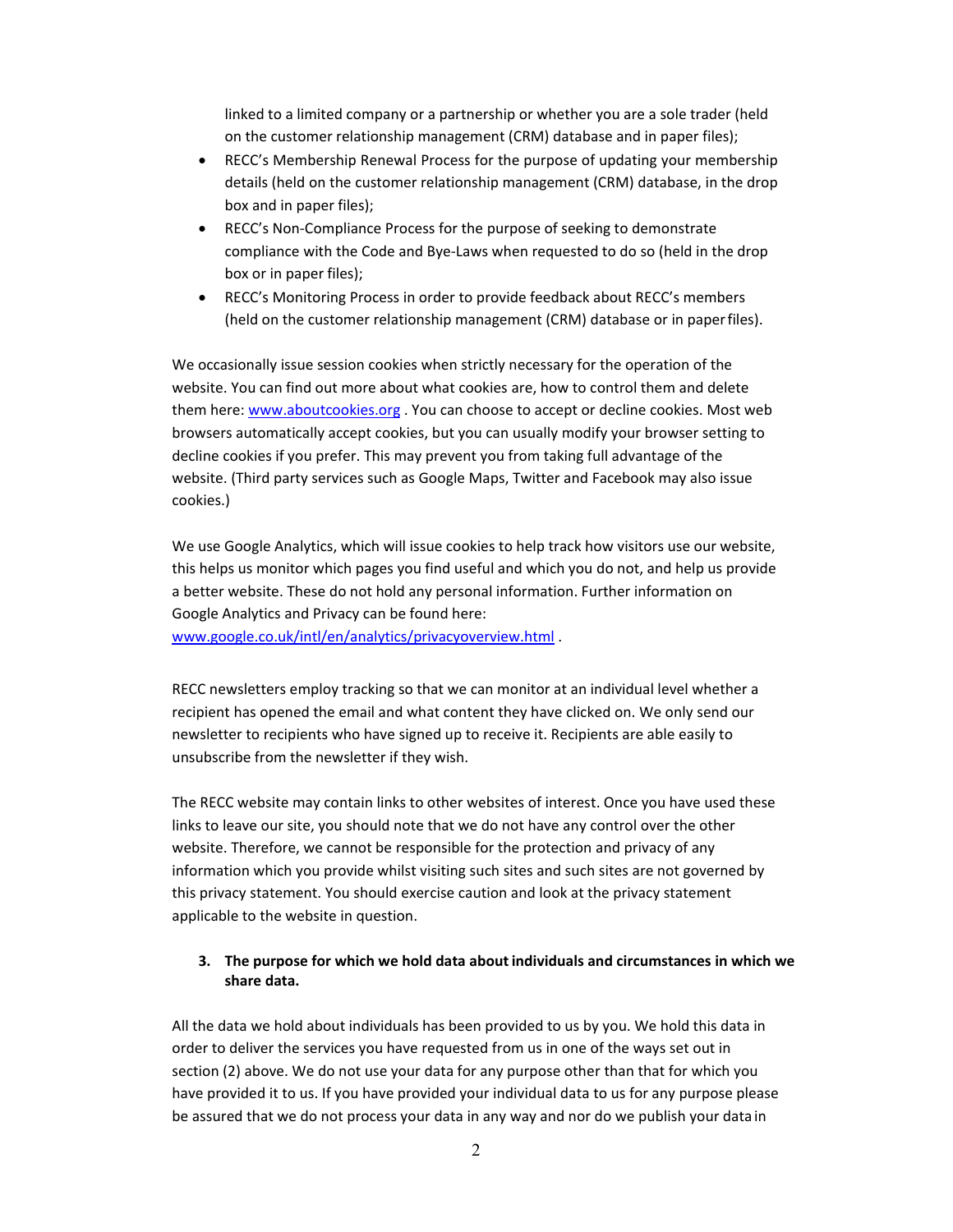any format under any circumstances. We will never use the data you have provided us with for marketing purposes, nor will we pass it to any third parties for marketing purposes.

We hold data about individuals who have asked us to assist them with resolving a dispute with a renewable energy installer business. (We refer to this as the RECC Dispute Resolution Service.) If you register a dispute with RECC, we have a legitimate interest as a Code Administrator to process the personal data submitted. We may share your personal data with other relevant bodies in order to expedite the resolution of your dispute. These include the installer business, the installer business's certification body, the energy regulator and the financial regulator, for example. You will always be able to object to the use of your personal data. We may disclose your data if we are required to do so by law, or in order to enforce our own legal rights.

RECC's customer relationship (CRM) database contains a register of all RECC members, whether a company, a sole trader or a limited partnership. When you applied to become a RECC member, you consented to the name and contact details of your business being published on our website. RECC's Bye Laws require you to consent to this going forward. The purpose for which we publish details about RECC members on our website is in order to generate leads for your business by enabling consumers to contact you.

Within RECC's customer relationship (CRM) database we hold data about you if you have told us that you are the Primary Contact for a RECC member including where you are a sole trader. (If you are the Primary Contact and you are also a Director of a registered company, most of your information will already be in the public domain and available at Companies House.) We use your details to contact you about RECC membership administration issues, and to send you information and news by emails.

#### **4. The lawful bases for processing data about individuals**

We are permitted to process your data only in certain, very specific circumstances set out in Article 6 of the GDPR. At least one of these must apply whenever we process personal data:

- Consent: you have given clear consent for us to process your personal data for a specific purpose.
- Contract: the processing is necessary for carrying out a contract we have with you, or because you have asked us to take specific steps before entering into a contract.
- Legal obligation: the processing is necessary for us to comply with the law (not including contractual obligations).
- Vital interests: the processing is necessary to protect someone's life.
- Public task: the processing is necessary for us to perform a task in the public interest or for our official functions, and the task or function has a clear basis in law.
- Legitimate interests: the processing is necessary for our legitimate interests or the legitimate interests of a third party unless there is a good reason to protect your personal data which overrides those legitimate interests.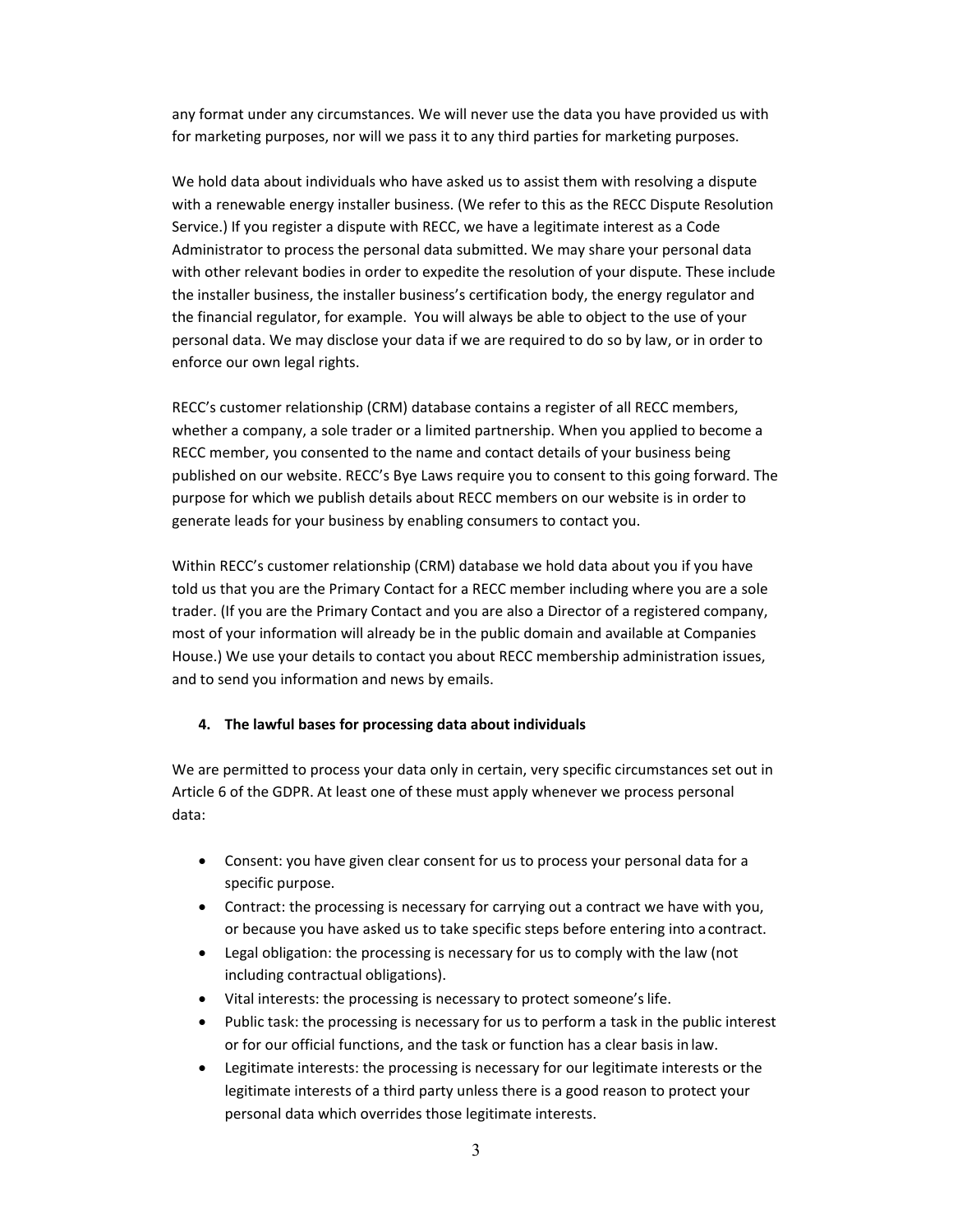## **5. The rights of individuals about whom we hold data**

As an individual about whom we hold data (data subject) you have the right to ask us:

- whether we are holding any data about you and if so what data we are holding
- for a copy of any data we are holding about you
- to rectify any incorrect data we are holding about you
- to delete the data we are holding about you if you no longer want us to hold it not to use your data other than for the purpose you provided it to us for
- to change the details of any consent you many have given at any time in writing for us to share your data with a specified third party.

To ask us any of these things you can send an email to privacy@recc.org.uk. We will respond to your email within 14 days of receiving it.

Finally, you have the right to complain to the Information Commissioner's Office should you have reason to consider that RECC has breached the policy set out in this statement or the regulations which underpin it in any way, here: https://ico.org.uk.

## **6. Transfer of the data we hold about individuals**

We will not under any circumstances transfer your data outside the European Economic Area (EEA) or an expressly permitted country<sup>1</sup>. Given that, holding data about individuals on the internet, which is a global environment, means that it may be processed outside the EEA. If this were to be the case, the data will always be held securely and in line with the requirements of UK data protection legislation.

## **7. The basis on which we hold and protect data about individuals**

 $<sup>1</sup>$  These are: Andorra, Argentina, Canada (only commercial organisations), Faroe Islands, Guernsey,</sup> Israel, Isle of Man, Jersey, New Zealand, Switzerland, Uruguay and USA (if the receiver belongs to the Privacy Shield).